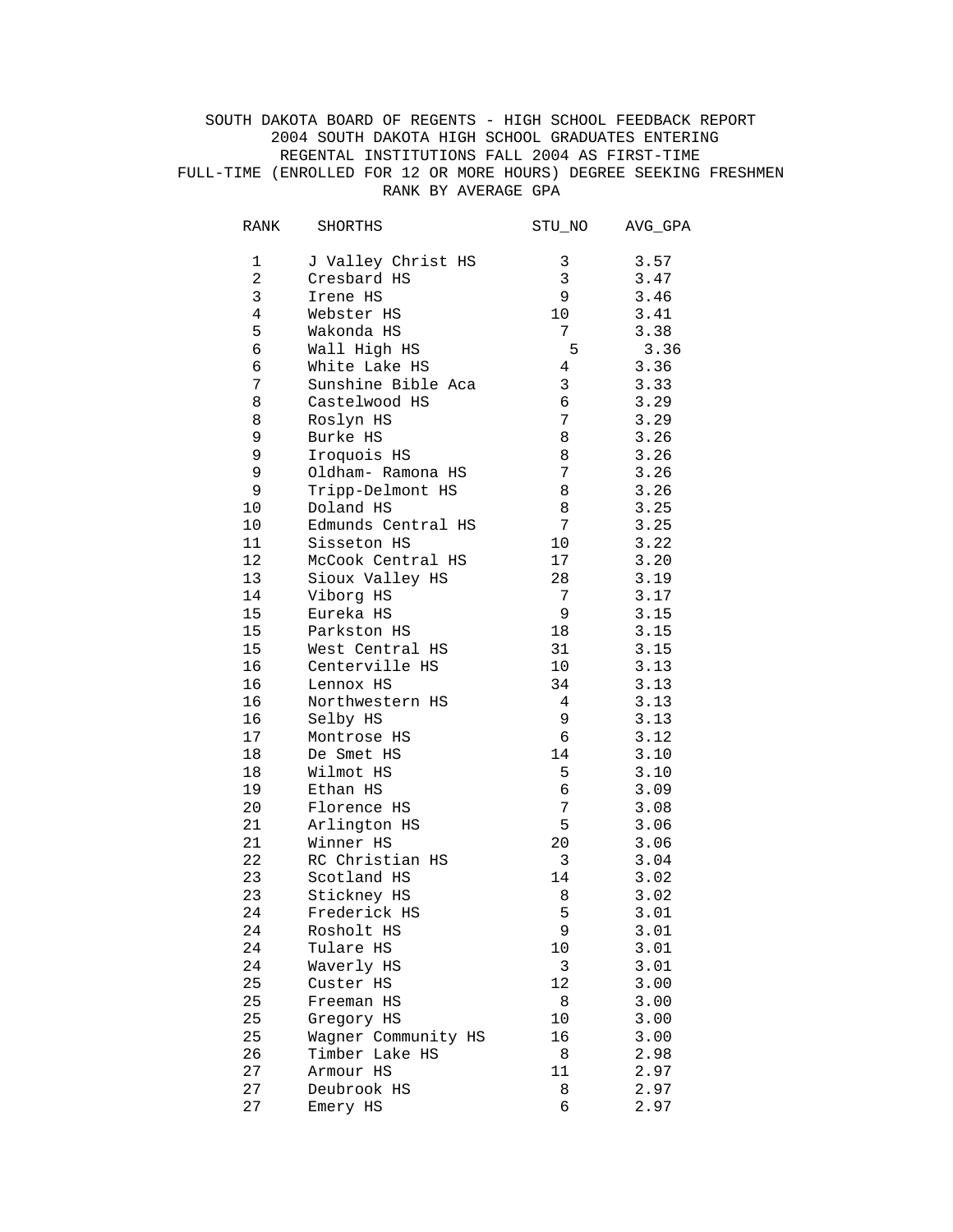| 27       | Gettysburg HS              | 9      | 2.97         |
|----------|----------------------------|--------|--------------|
| 27       | St Thomas Moore            | 14     | 2.97         |
| 28       | Marion HS                  | 14     | 2.96         |
| 29       | Dell Rapids HS             | 14     | 2.94         |
| 29       | Platte HS                  | 7      | 2.94         |
| 30       | Faulkton HS                | 5      | 2.93         |
| 31       | Gayville- Volin HS         | 9      | 2.92         |
| 32       | Avon HS                    | 5      | 2.91         |
| 32       | Bon Homme HS               | 16     | 2.91         |
| 33       | OGorman HS                 | 52     | 2.90         |
| 34       | Bison HS                   | 3      | 2.88         |
| 34       | Watertown Senior HS        | 74     | 2.88         |
| 35       | Huron Senior HS            | 60     | 2.87         |
| 36       | Bristol HS                 | 6      | 2.86         |
| 36       | Lincoln HS, SF             | 83     | 2.86         |
| 36       | Milbank HS                 | 31     | 2.86         |
| 37       | Stevens HS                 | 110    | 2.85         |
| 38       | Beresford HS               | 19     | 2.84         |
| 38       | Douglas HS                 | 24     | 2.84         |
| 39       | Clark HS                   | 10     | 2.83         |
| 39       | Harrisburg HS              | 16     | 2.83         |
| 39       | Hot Springs HS             | 5      | 2.83         |
| 39       | Wessington SPGS HS         | 12     | 2.83         |
| 40       | Alcester- Hudson HS        | 12     | 2.82         |
| 40       | Canton HS                  | 12     | 2.82         |
| 40       | Aberdeen Central           | 90     | 2.82         |
| 40       | Cheyenne E B HS            | 3      | 2.82         |
| 40       | Deuel HS                   | 18     | 2.82         |
| 41       | Colome HS                  | 4      | 2.81         |
| 41       | Highmore HS                | 6      | 2.81         |
| 42       | Hamlin HS                  | 15     | 2.80         |
| 42       | Yankton HS                 | 88     | 2.80         |
| 43       | Bonesteel HS               | 4      | 2.79         |
| 43       | Brandon Valley HS          | 48     | 2.79         |
| 43       | Roosevelt HS               | 114    | 2.79         |
| 43       | Washington SR HS           | 102    | 2.79         |
| 44       | Elk Point HS               | 13     | 2.78         |
| 45       | Baltic HS                  | 13     | 2.77         |
| 45       | Mt. Vernon HS              | 4      | 2.77         |
| 45       | Willow Lake HS             | 7      | 2.77         |
| 46       | Britton HS                 | 8      | 2.76         |
| 47       | Roncalli HS                | 22     | 2.75         |
| 48       | Colman HS                  | 10     | 2.74         |
| 48       | Groton HS                  | 15     | 2.74         |
| 49       | Miller HS                  | 12     | 2.73         |
| 50       | Flandreau HS               | 19     | 2.72         |
| 50       | Garretson HS               | 6      | 2.72         |
| 50       | T F Riggs Senior HS        | 84     | 2.72         |
| 51       | Hoven HS                   | 3      | 2.71         |
| 51       | Spearfish HS               | 37     | 2.71         |
| 52       | Hitchcock HS               | 8      | 2.70         |
| 52       | Lemmon HS                  | 9      | 2.70         |
| 52       | Wolsey HS                  | 6<br>7 | 2.70         |
| 53<br>53 | Kadoka HS                  | 39     | 2.69         |
| 54       | Sturgis HS                 | 4      | 2.69         |
| 55       | Rutland HS<br>Brookings HS | 79     | 2.68<br>2.67 |
|          |                            |        |              |